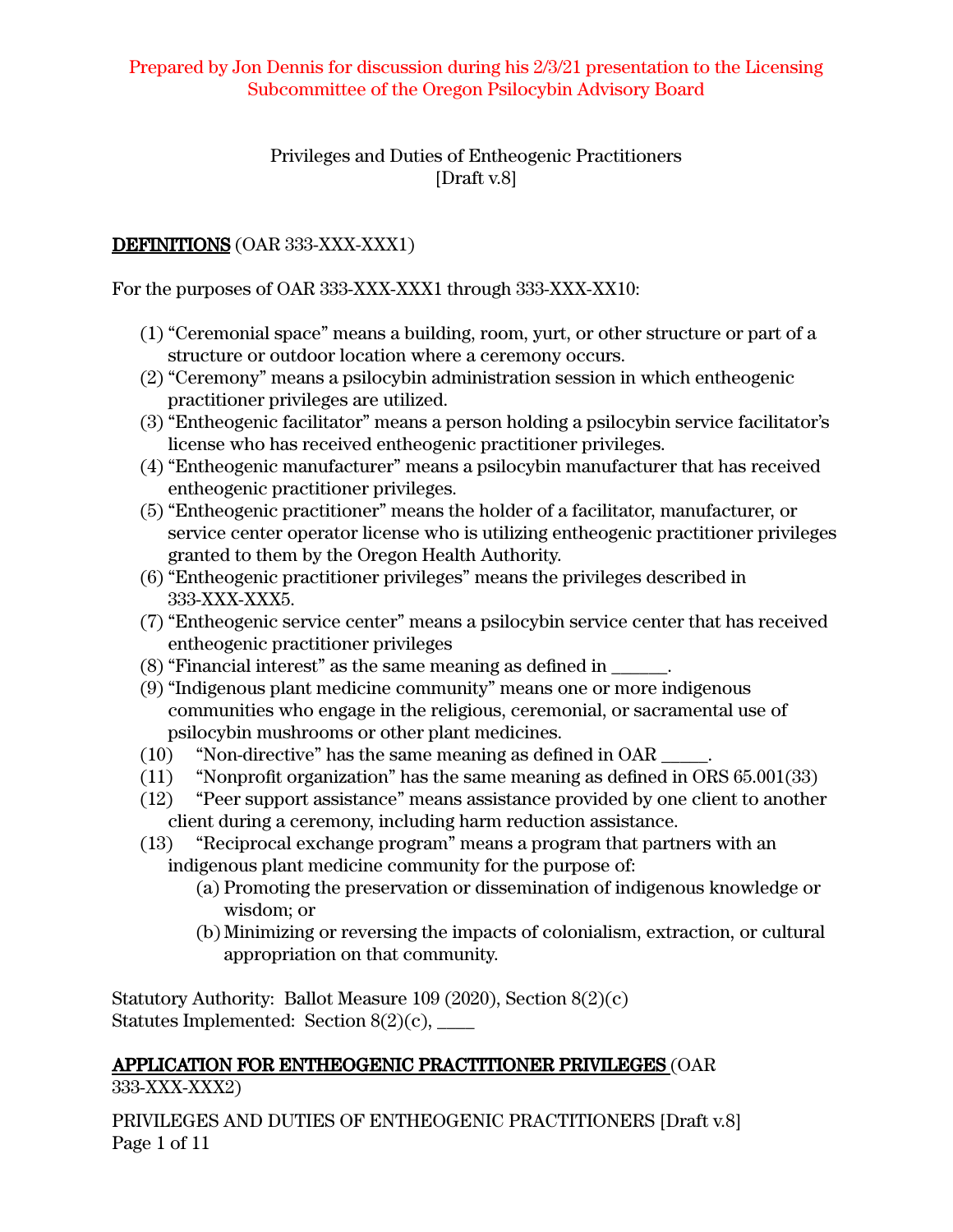- (1) The Oregon Health Authority shall grant entheogenic practitioner privileges to an individual or legal entity that:
	- (a) Is or is affiliated with a nonprofit organization that was formed primarily for religious or spiritual purposes;
	- (b) Signs an attestation demonstrating that entheogenic practitioner privileges would advance the good faith practice of a sincerely held belief or conviction; 1
	- (c) Agrees to exercise their entheogenic practitioner privileges in accordance with the applicable special duties described in OAR 333-XXX-XXX4; and
	- (d)Agrees to exercise their entheogenic practitioner privileges in a manner that is not dangerous to the health of clients or others who are in the proximity of the clients. $2$
- (2) The requirement of (1)(b) does not apply to facilitator who is applying for entheogenic practitioner privileges.
- (3) Notwithstanding (1) of this section, the authority shall be entitled to deny an application for entheogenic practitioner privileges if:
	- (a) The applicant has a history of conduct suggesting the applicant may not be willing or able to act in accordance with the duties described in OAR 333-XXX-XXX4; or
	- (b) The authority has previously suspended or revoked the applicant's entheogenic practitioner privileges.
- (4) Eligibility for entheogenic practitioner privileges is limited only to:
	- (a) Individuals who hold a psilocybin services facilitator's license;
	- (b) Nonprofit organizations who hold one or more psilocybin service center operator's license; and
	- (c) Nonprofit organizations who hold a psilocybin manufacturer's license.

- (4) It is an affirmative defense in any prosecution under this section for manufacture, possession or delivery of the plant of the genus Lophophora commonly known as peyote that the peyote is being used or is intended for use:
- (a) In connection with the good faith practice of a religious belief;
- (b) As directly associated with a religious practice; and
- (c) In a manner that is not dangerous to the health of the user or others who are in the proximity of the user.

 $1$ <sup>1</sup> Compare this language to Oregon's statute that protects religious use of peyote, ORS 475.752:

An editorial decision has been made to avoid using the word "religion" throughout this document. The primary reason was to avoid potential scrutiny under Oregon's Constitution, which protects "religious believers and nonbelievers alike." Meltebeke v. Bureau of Lab. & Indus., 322 Or 147. The term "entheogenic" was preferred because it includes non-religious spiritual communities who in wish to avail themselves of entheogenic practitioner privileges.

<sup>&</sup>lt;sup>2</sup> This language borrowed from ORS  $475.752(4)(c)$ , quoted above.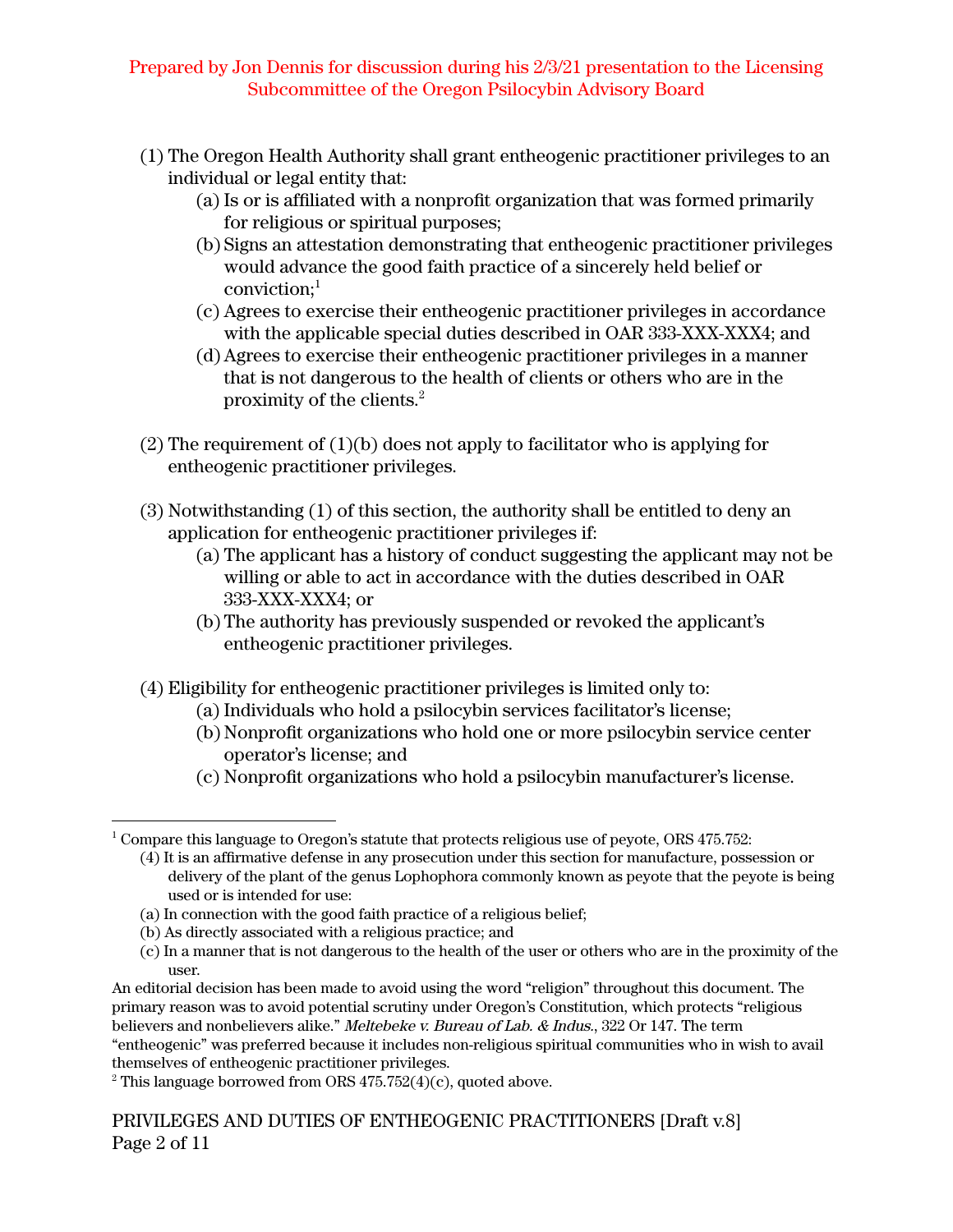Statutory Authority: Ballot Measure 109 (2020), Section 8(2)(c) Statutes Implemented: Section  $8(2)(c)$ ,

# CLIENTS SEEKING PSILOCYBIN SERVICES OR PRODUCTS INVOLVING ENTHEOGENIC PRACTITIONER PRIVILEGES (OAR 333-XXX-XXX3)

In order for a client to receive psilocybin services or products that utilize entheogenic practitioner privileges, the client must:

- (1) Complete standard intake and screening procedures and protocols;
- (2) Agree through informed consent to accept the elevated risks associated with particular entheogenic practitioner privileges being asserted, including if applicable the utilization of peer support assistance, consuming psilocybin products that were produced by an entheogenic manufacturer, and the supervision by a facilitator who is participating or is stationed outside of the ceremonial space;
- (3) Either:
	- (a) Be formally affiliated with an entheogenic service center; or
	- (b) Sign an attestation demonstrating a good faith intention to explore his/her/their religion or spirituality; $^3$
- (4) Agree to conduct themselves in a manner that is not dangerous to the health of the client or others who are in the proximity of the client; $^{\rm 4}$
- (5) Receive information about the available procedures for filing a complaint with both the entheogenic service center and the Oregon Health Authority; and
- (6) Participate in or donate to a reciprocal exchange program.

Statutory Authority: Ballot Measure 109 (2020), Section 8(2)(c) Statutes Implemented: Section  $8(2)(c)$ ,

# SPECIAL DUTIES OF ENTHEOGENIC PRACTITIONERS (OAR 333-XXX-XXX4)

- (1) The duties of an entheogenic practitioner include:
	- (a) For an entheogenic facilitator:
		- (A)To remain alert and attentive to client needs when participating in ceremony;
		- (B)To remain non-directive while participating in ceremony;
		- (C)To not consume psilocybin products during a ceremony in which the facilitator participates;

<sup>&</sup>lt;sup>3</sup> Compare with ORS 475.752(4).

 $4$  Again, this is borrowed from ORS 475.752(4)(c).

PRIVILEGES AND DUTIES OF ENTHEOGENIC PRACTITIONERS [Draft v.8] Page 3 of 11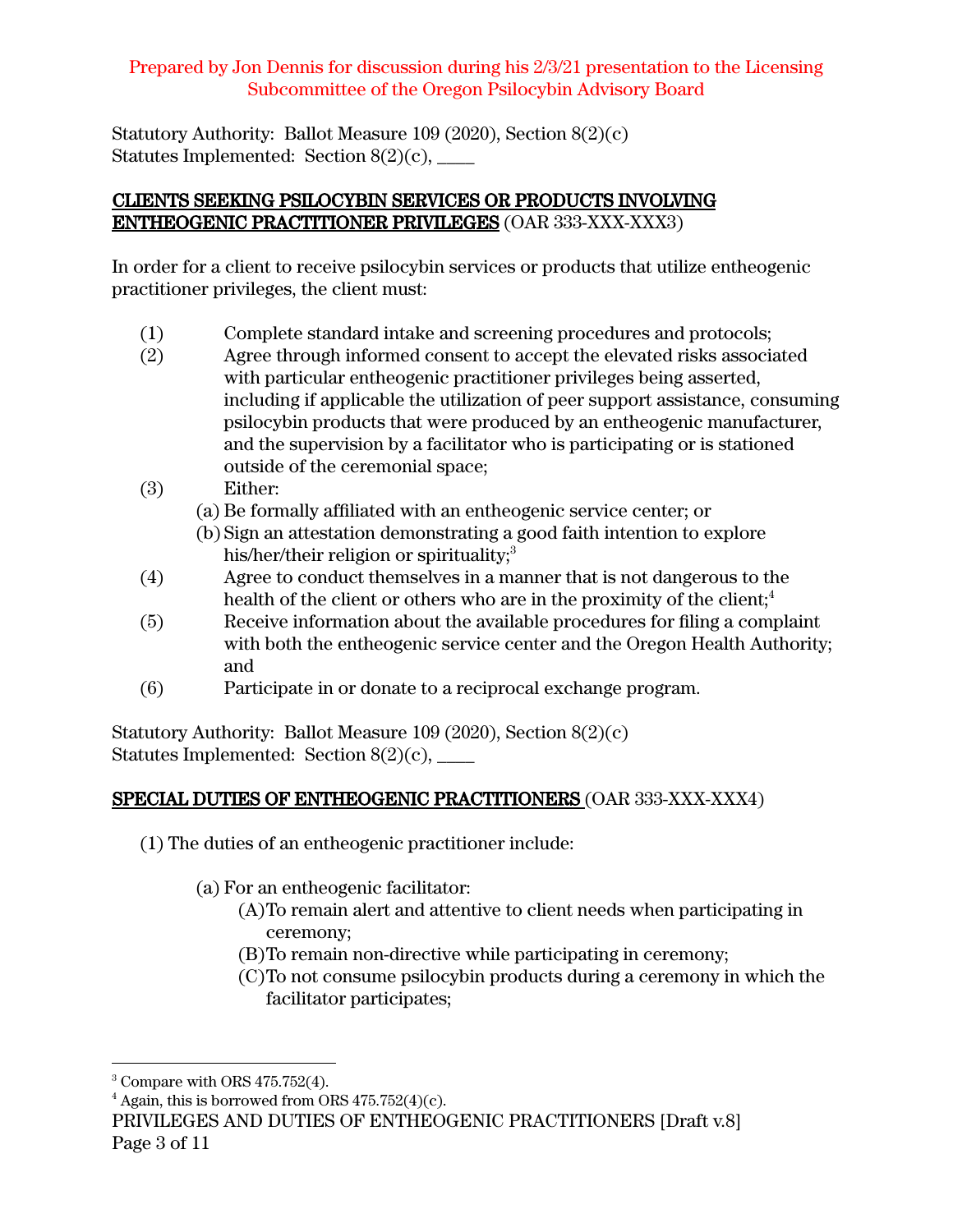- (D) To remain alert and attentive to client needs when supervising a ceremony from outside the ceremonial space, and to maintain aural, visual, or other methods of being alerted when assistance is needed;
- (E)To intervene in a ceremony to the extent necessary to enhance, preserve, or restore client safety or wellbeing;
- (F)To have candid conversations about the possible risks associated with consuming high doses of psilocybin, if a particular client intends to consume a high dose;
- (G) To provide clients with written information on how to submit complaints to both the entheogenic service center and to OHA;
- (H) To conduct themselves in a manner that is not dangerous to the health of the client or others who are in the proximity of the client; $^5$
- (I) To fulfill all other duties ordinarily required of a psilocybin services facilitator except as provided in OAR 333-XXX-XXX5.
- (b) For an entheogenic manufacturer:
	- (A)To provide safe products;
	- (B)To store psilocybin products in a reasonable manner;
	- (C)To prevent the diversion of psilocybin products to anywhere other than entheogenic service centers or accredited testing laboratories;
	- (D) To provide the purchaser of its psilocybin products with a written explanation of the information required on standard product labels in accordance with OAR \_\_\_\_\_\_\_\_\_\_\_\_, to the extent that information is known by the entheogenic manufacturer;
	- (E)To keep the premises of the entheogenic manufacturer sanitary and free from nuisances as defined by state or local law;
	- (F)To conduct manufacturing and all other activities in a manner that is not dangerous to the health of the client or others who are in the proximity of the client; $\delta$
	- (G) The duty to preserve records of manufacturing activities and sales, and provide those to OHA in accordance with OAR  $\qquad$  :
	- (H) To participate in or donate to a reciprocal exchange program; and
	- (I) To provide to OHA an annual report describing the entheogenic manufacturer's participation in or donations to a reciprocal exchange program.
- (c) For an entheogenic service center operator:
	- (A)To take reasonable steps to ensure that the activities occurring at the entheogenic service center are conducted in a manner that is not dangerous to the health of clients or others who are in the proximity of clients; 7

 $5$  Again, this is borrowed from ORS 475.752(4)(c).

 $6$  This is borrowed from ORS 475.752(4)(c).

 $7$  See ORS 475.752(4)(c).

PRIVILEGES AND DUTIES OF ENTHEOGENIC PRACTITIONERS [Draft v.8] Page 4 of 11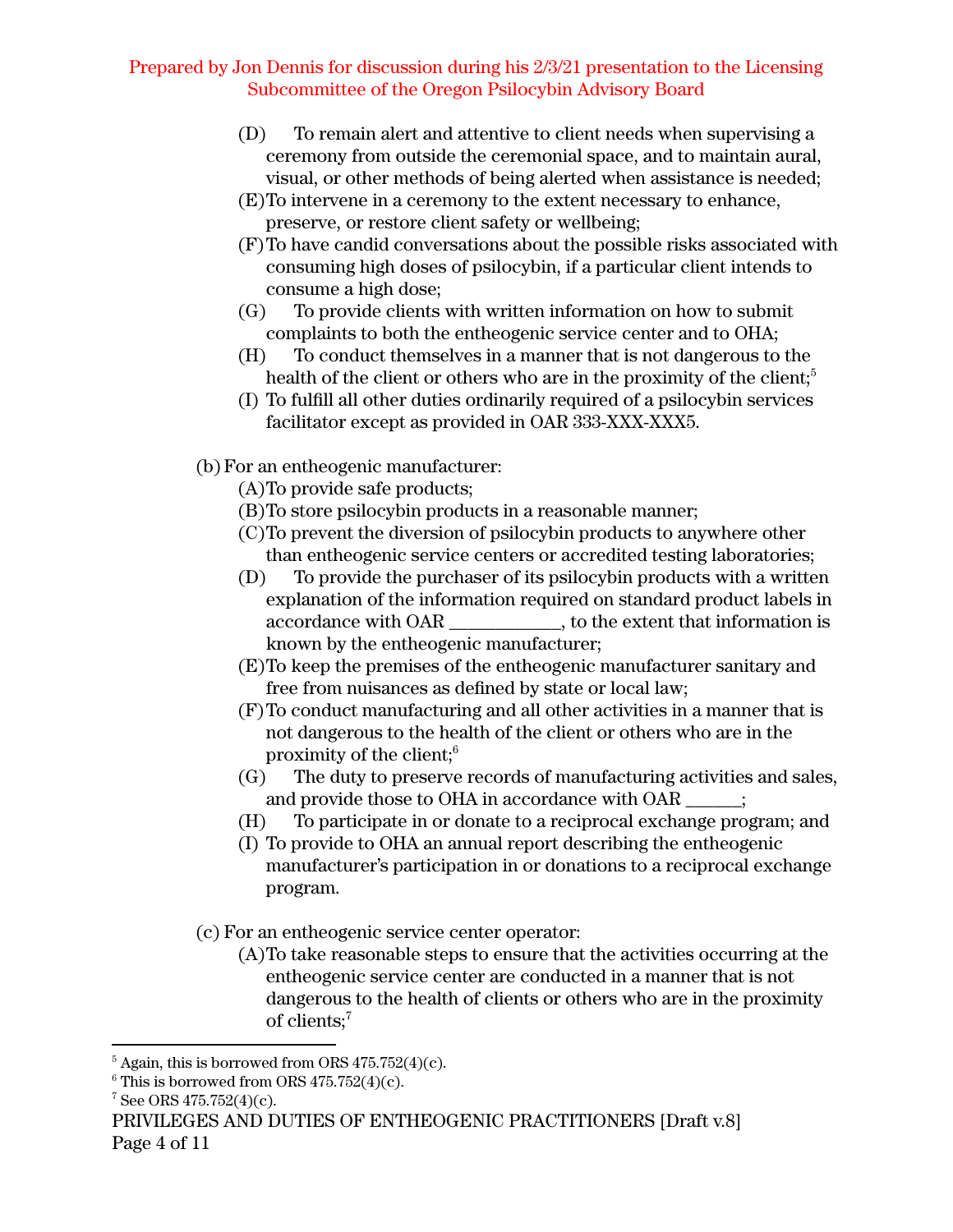- (B)To develop and implement policies and procedures for addressing complaints, and to disclose these policies and procedures upon request;
- (C)To exercise reasonable judgment in the provision of entheogenic facilitation and peer support assistance.
- (D) To be reasonably involved with the activities of the entheogenic service center;
- (E)To ensure that ceremonies are conducted in a manner that is not dangerous to the health of the clients or others who are in the proximity of the clients; 8
- (F)To provide the purchaser of psilocybin products manufactured by an entheogenic manufacturer with a written explanation of the information required on standard product labels in accordance with OAR :
- (G) To provide written notice to all facilitators who provide psilocybin services in affiliation with the entheogenic service center that the service center has been granted entheogenic practitioner privileges;
- (H) To provide periodic reports, no less than once each year, describing the entheogenic service center's participation in or donations to a reciprocal exchange program;
- (I) To collect information and submit periodic reports, no less than once each year, describing all clients' participation in or donations to a reciprocal exchange program;
- (J) To complete and submit to OHA an incident report upon the occurrence of any of the criteria described in OAR \_\_\_\_\_\_\_. Such report shall include:
	- a. The date and time and a description of the incident;
	- b. The names of any clients who were leading ceremony;
	- c. The names of any clients who were providing peer support assistance in the ceremony;
	- d. The names of the facilitators who were supervising the ceremony; and
- (K)To fulfill all other duties ordinarily required of a psilocybin services center except as provided in OAR 333-XXX-XXX5.
- (2) In addition to the duties described in subsection (1) of this section, entheogenic manufacturers and entheogenic service centers who operate with co-located licensing in a non-segregated manner are subject to the following duties:
	- (a) To keep all public portions of the premises clean, safe, and sanitary;
	- (b) To provide only psilocybin products that are safe and sanitary;
	- (c) To prevent diversion of psilocybin products into the black market;

 $8$  See ORS 475.752(4)(c).

PRIVILEGES AND DUTIES OF ENTHEOGENIC PRACTITIONERS [Draft v.8] Page 5 of 11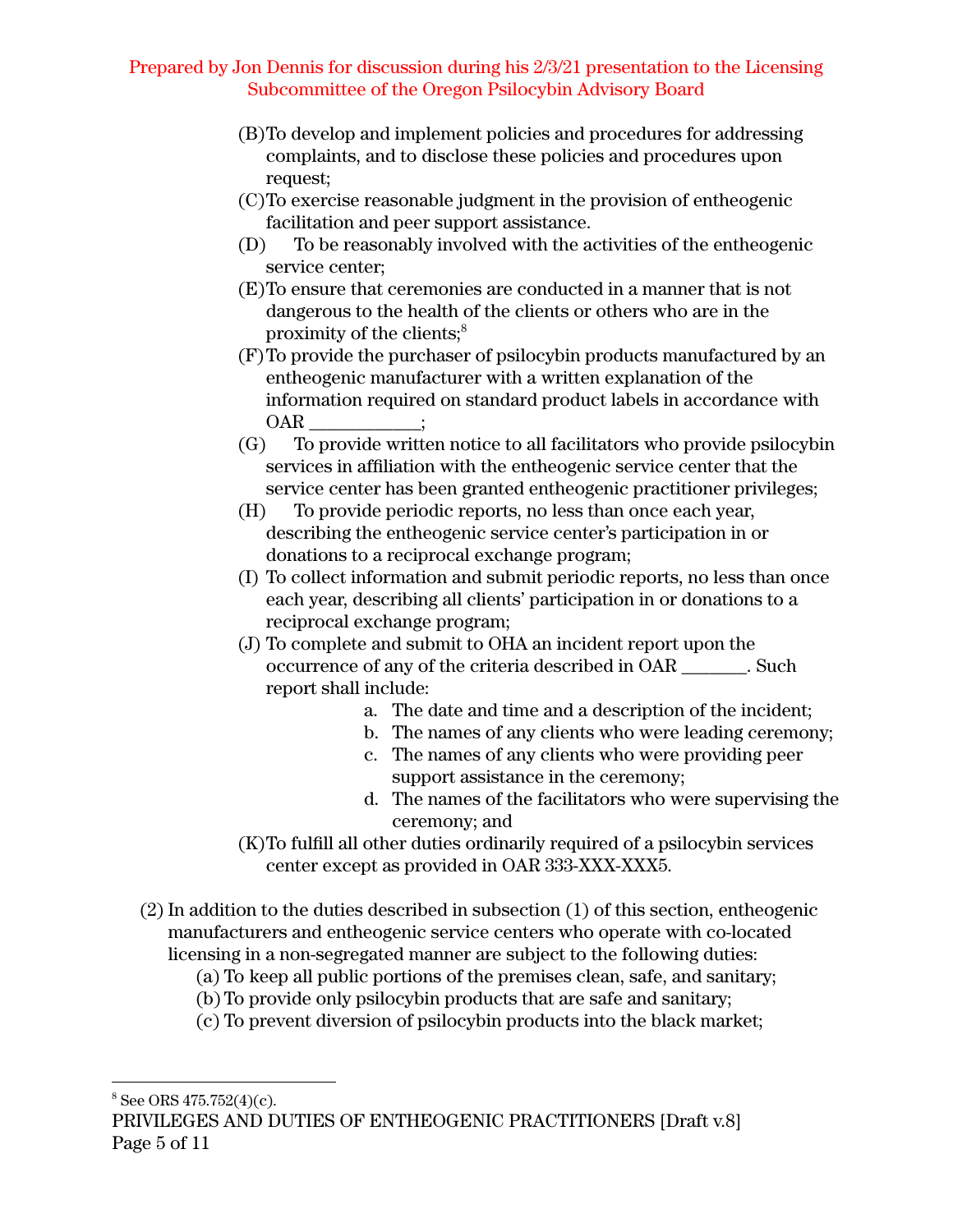- (d) To maintain records of all psilocybin products that are manufactured and sold.
- (3) The system described in subsections  $(1)(c)(B)$  of this section may include restorative justice models of conflict resolution, provided that the entheogenic service center makes clear to any complainant or other participant in that system that participation is voluntary.
- (4) The special duties in this section apply:
	- (a) With respect to facilitators, any time the facilitator is providing psilocybin services in affiliation with a psilocybin service center that has entheogenic practitioner privileges; and
	- (b) With respect to an entheogenic service center operator or entheogenic manufacturers, at all times.
- (5) If a psilocybin service center operator is granted entheogenic practitioner privileges at a service center and has a financial interest in or affiliation with a psilocybin service center that does not have entheogenic practitioner privileges:
	- (a) The duties described in this section do not apply to service centers that do not have entheogenic practitioner privileges; and
	- (b) The service center operator must take reasonable steps to ensure clients and potential clients are not confused about whether a service center has entheogenic practitioner privileges.

Statutory Authority: Ballot Measure 109 (2020), Section 8(2)(c) Statutes Implemented: Section  $8(2)(c)$ ,

# PRIVILEGES OF ENTHEOGENIC PRACTITIONERS (OAR 333-XXX-XXX5)

Entheogenic practitioners may enjoy the following privileges:

- (1) For facilitators:
	- (a) To supervise outdoor group ceremonies;
	- (b) To supervise ceremonies in which clients freely engage in spiritual or religious rituals or exercises, provided they are safe;
	- (c) To supervise ceremonies that are led by one or more clients who have consumed psilocybin products;
	- (d) To supervise ceremonies that meet their facilitator requirements through the application of OAR 333-XXX-XXX6;
	- (e) To supervise or assist in the sale and consumption of psilocybin products produced by an entheogenic manufacturer;
	- (f) To supervise or assist in the sale of psilocybin products on a flat-fee basis;
	- (g) To not be restricted to any particular limit in the amount of psilocybin that a client may use in an individual ceremony;

PRIVILEGES AND DUTIES OF ENTHEOGENIC PRACTITIONERS [Draft v.8] Page 6 of 11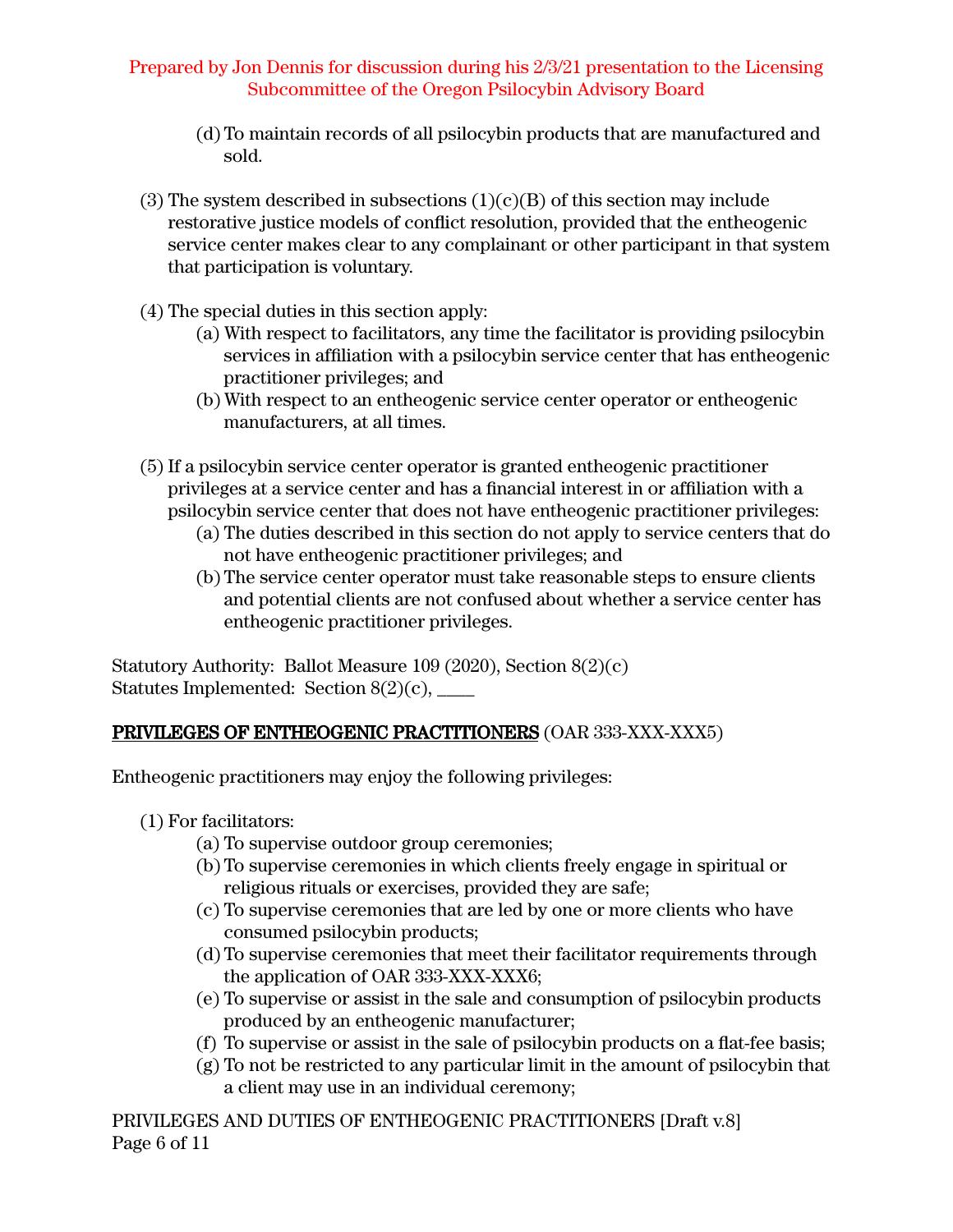- (h) To facilitate any number of administration sessions for a client after completing one preparation session;
- (i) To facilitate any number of psilocybin administration sessions for a client who has submitted one completed Client Information Form within the last 12 months;
- (j) To actively participate in ceremonies in which the entheogenic facilitator is providing psilocybin services, provided that the entheogenic facilitator does not consume psilocybin products during the ceremony; and
- (k) To supervise ceremonies from outside the ceremonial space, except to the extent required by OAR 333-XXX-XXX4 $(1)(a)(E)$ .
- (2) For manufacturers:
	- (a) To store, handle, and discard psilocybin products in a manner in accordance with one's beliefs or convictions, provide that such storage, handling, and discarding are safe;
	- (b) To be located at or near a ceremonial space of a service center; $^9$
	- (c) To not be restricted in the species of psilocybin-containing mushrooms that may be cultivated;
	- (d) To not be restricted in the growing techniques or growing substrates that may be used;
	- (e) To sell products on a flat-fee basis; and
	- (f) To not have its psilocybin products tested unless indicated by a client's adverse medical outcome.
- (3) For service centers:
	- (a) To host outdoor group ceremonies;
	- (b) To host ceremonies in which clients freely engage in spiritual or religious rituals or exercises, provided they are safe;
	- (c) To host ceremonies that are led by one or more clients who have consumed psilocybin products;
	- (d) To host ceremonies in which entheogenic facilitators supervise the ceremony from outside the ceremonial space, except to the extent required by OAR 333-XXX-XXX4 $(1)(a)(E)$ ;
	- (e) To host ceremonies in which entheogenic facilitators participate, provided that the facilitator does not consume psilocybin products during the ceremony;
	- (f) To sell or assist in the sale of any amount of psilocybin to a client for use in a particular psilocybin administration session;
	- (g) To host ceremonies that meet their facilitator requirements through the application of OAR 333-XXX-XXX6;

<sup>&</sup>lt;sup>9</sup> This means allowing "non-segregated" co-located licensing of manufacturing and service centers.

PRIVILEGES AND DUTIES OF ENTHEOGENIC PRACTITIONERS [Draft v.8] Page 7 of 11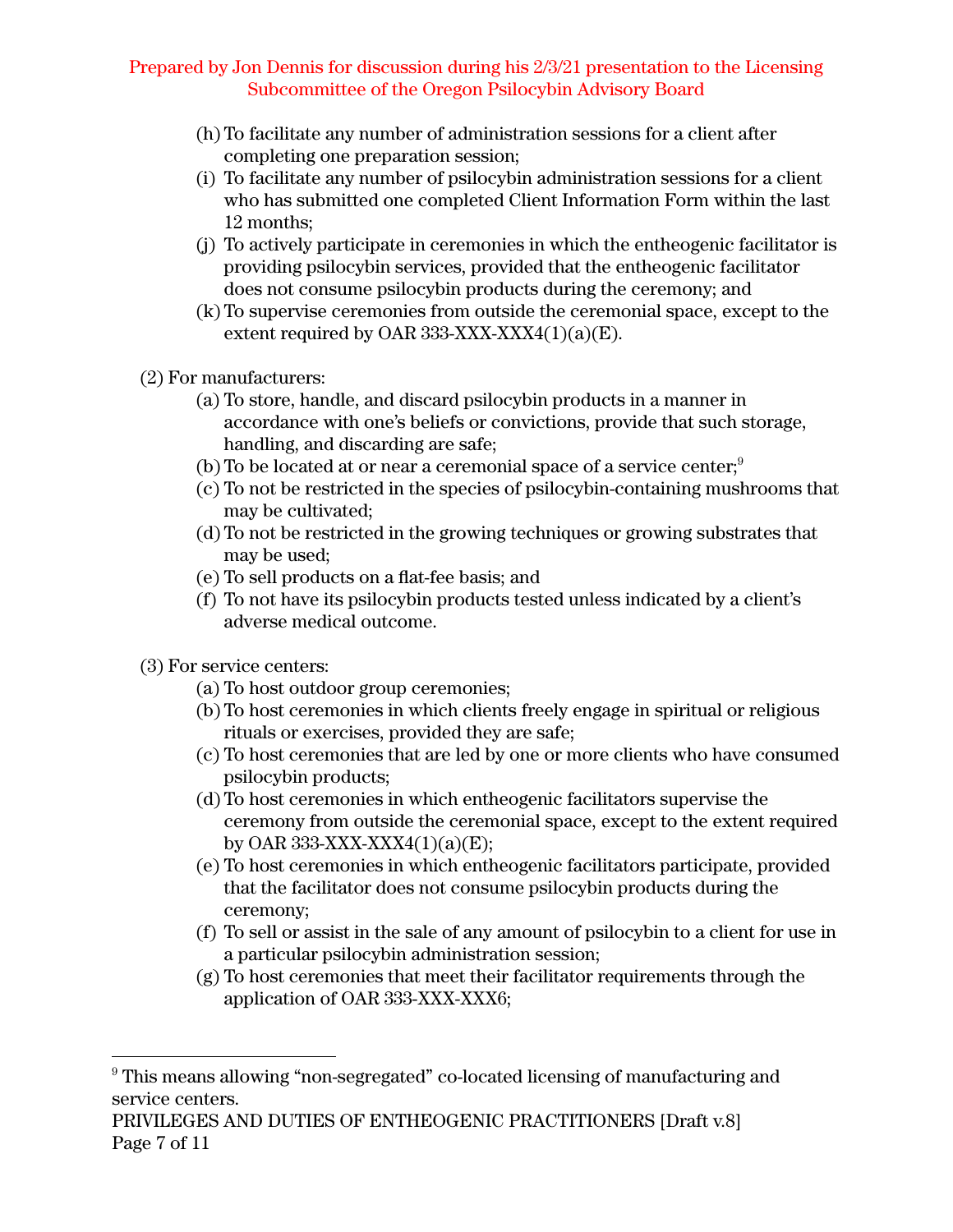- (h) To host any number of psilocybin administration sessions for a client who has completed one preparation session;
- (i) To host psilocybin administration sessions for clients who have submitted only one completed Client Information Form within the prior 12 months;
- (j) To sell or assist in the sale of psilocybin products produced by an entheogenic manufacturer; and
- (k) To sell or assist in the sale of psilocybin products on a flat-fee basis.
- (6) Entheogenic practitioner privileges are conditional upon the entheogenic practitioner's reasonable and diligent performance of the duties described in this section. Failure to exercise entheogenic practitioner privileges reasonably or diligently shall be grounds for discipline as described in OAR 333-XXX-XXX9.

Statutory Authority: Ballot Measure 109 (2020), Section 8(2)(c) Statutes Implemented: Section  $8(2)(c)$ , \_\_\_\_\_\_

# PEER SUPPORT ASSISTANCE (OAR 333-XXX-XXX6)

- (1) Before a client may provide peer support assistance:
	- (a) The entheogenic service center must:
		- (A)Provide synchronous instruction to the client on how to provide peer-support assistance in accordance with the Facilitator's Code of Conduct, the duties described OAR 333-XXX-XXX4, and other industry best practices;
		- (B)Certify upon knowledge that the client is qualified and capable of providing such assistance; and
		- (C)Submit to OHA a copy of a document certifying that the client has completed the instructional requirements of this section and, in the entheogenic service center's judgment, is qualified and capable of providing peer-support assistance; and
	- (b) The client must sign a declaration agreeing to abide by the Facilitator's Code of Conduct, the duties described OAR 333-XXX-XXX4, and the duties described in subsection (3) of this section.
- (2) Before a client begins receiving the instruction described in subsection  $(1)(a)(A)$ of this section, the client must participate in no fewer than [8?] ceremonies at the entheogenic service center from which the client is to receive instruction on peer-support assistance. [Nix this subsection and trust the entheogenic practitioners to self-regulate?]
- (3) A client who provides peer support assistance during a ceremony is obligated to fulfill the following duties:
	- (a) To provide peer-support assistance in accordance with industry best practices;

PRIVILEGES AND DUTIES OF ENTHEOGENIC PRACTITIONERS [Draft v.8] Page 8 of 11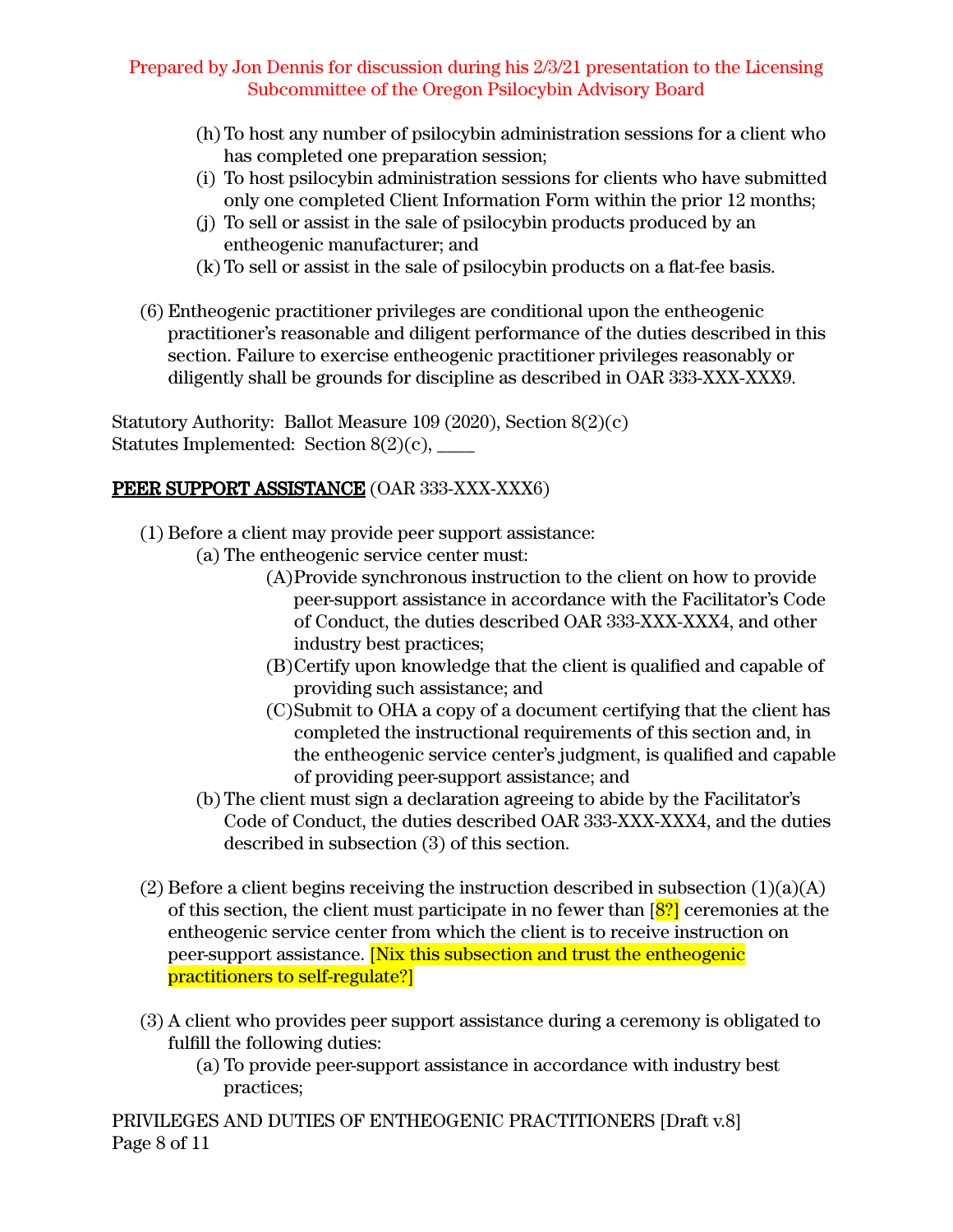- (b)In situations when the facilitators' supervision occurs from outside of the ceremonial space, to alert the facilitators when additional assistance would be helpful in enhancing, preserving, or restoring client safety or wellbeing;
- (c) When disagreement arises with a facilitator as to the best manner of promoting client safety or wellbeing, to defer to the facilitator concerning the course of action to be taken; and
- (d) To remain capable of performing peer-support assistance at all times during the ceremony.
- (4) A client's authority to provide peer-support assistance is limited to entheogenic service centers whose operators have certified upon knowledge that the client is qualified and capable of providing that assistance.
- (5) Entheogenic service centers and entheogenic facilitators that utilize peer-support assistance pursuant to this section shall have discretion to deviate from the generally applicable facilitator-client ratios found at OAR 333-XXX-XXXX. In exercising their discretion pursuant to this subsection, an entheogenic service center or entheogenic facilitators shall consider all relevant factors, including:
	- (a) The operator's and facilitator's familiarity with the clients participating in a ceremony;
	- (b) The types of ceremonial activities the group intends to engage in;
	- (c) The group and its members' prior experience with psilocybin or other psychedelics;
	- (d) The amount of cohesion or discord present in the group, if known to the operator or facilitator;
	- (e) The relevant experience of the clients who are providing peer-support assistance;
	- (f) The relevant experience, skill, and number of entheogenic facilitators who are providing supervision; and
	- (g) Any other risk factors that the operator or facilitator knows or should know about.
- (6) Entheogenic service centers that utilize peer-support assistance shall ensure that the ratio of clients who provide peer support assistance to clients who do not provide such assistance is no less than 1:5 in any ceremony. [Probably nix this subsection and trust the entheogenic practitioners to self-regulate.
- (7) Clients who provide peer-support assistance may not receive compensation for the services. However, clients who provide peer support assistance may receive gifts of nominal monetary value. [nix?]

Statutory Authority: Ballot Measure 109 (2020), Section 8(2)(c) Statutes Implemented: Section  $8(2)(c)$ , \_\_\_\_\_\_

PRIVILEGES AND DUTIES OF ENTHEOGENIC PRACTITIONERS [Draft v.8] Page 9 of 11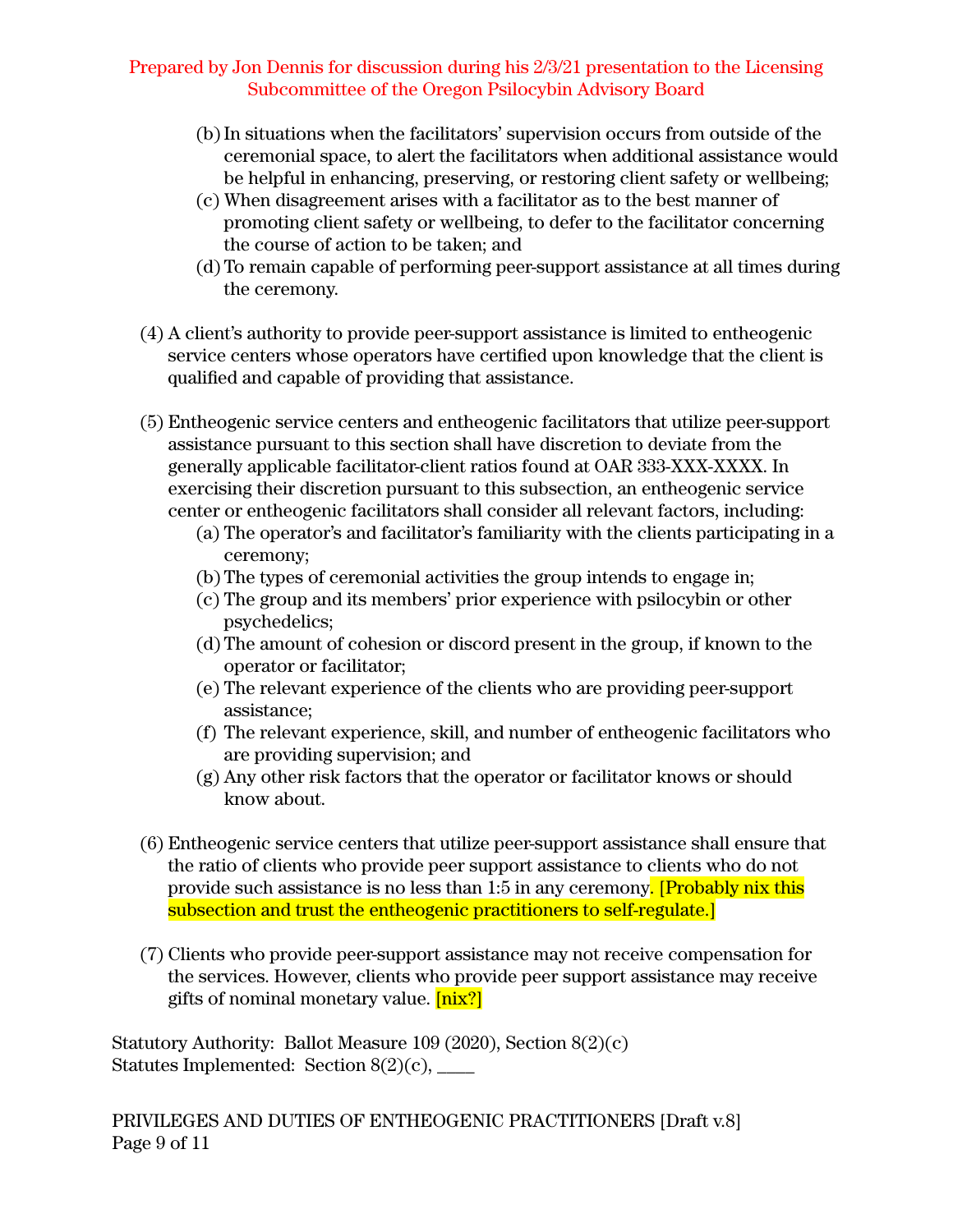# LIMITATIONS ON ENTHEOGENIC PRACTITIONER PRIVILEGES (OAR 333-XXX-XXX7)

- (1) Entheogenic practitioner privileges may be used or asserted only:
	- (a) At a psilocybin service center or manufacturing premises that has been granted entheogenic practitioner privileges; and
	- (b)In connection with the activity of a spiritual or religious organization with which the entheogenic practitioner is affiliated.
- (2) Psilocybin products produced utilizing entheogenic practitioner privileges may not be sold, transferred, or consumed to or at a service center that does not have entheogenic practitioner privileges.

Statutory Authority: Ballot Measure 109 (2020), Section 8(2)(c) Statutes Implemented: Section  $8(2)(c)$ ,

# RECIPROCAL EXCHANGE PROGRAM DATA (OAR 333-XXX-XXX8)

The Oregon Health Authority shall publish and maintain the reports obtained from entheogenic practitioners concerning their participation in or donations to reciprocal exchange programs.

Statutory Authority: Ballot Measure 109 (2020), Section 8(2)(c) Statutes Implemented: Section  $8(2)(c)$ , \_\_\_\_\_\_

# DISCIPLINARY PROCEEDINGS (OAR 333-XXX-XXX9)

- (1) The Oregon Health Authority may discipline an individual or organization if it finds by a preponderance of the evidence that the entheogenic practitionef ailed to exercise entheogenic practitioner privileges in a reasonable manner or failed to fulfill the duties under OAR 333-XXX-XXX4 in a reasonable and diligent manner;
- (2) The disciplinary authority of the Oregon Health Authority includes the authority to suspend or revoke entheogenic practitioner privileges in part or in full.
- (3) If the authority revokes or suspends only the entheogenic practitioner privileges of a license holder, but not the whole license, the license holder may continue to work or operate or produce without the use of entheogenic practitioner privileges.
- (4) Nothing in this section shall limit the authority of OHA to discipline a license holder.
- (5) The authority may discipline a facilitator, manufacturer, or service center that utilizes entheogenic practitioner privileges without authorization.

Statutory Authority: Ballot Measure 109 (2020), Section 8(2)(c) Statutes Implemented: Section  $8(2)(c)$ , \_\_\_\_\_\_

PRIVILEGES AND DUTIES OF ENTHEOGENIC PRACTITIONERS [Draft v.8] Page 10 of 11